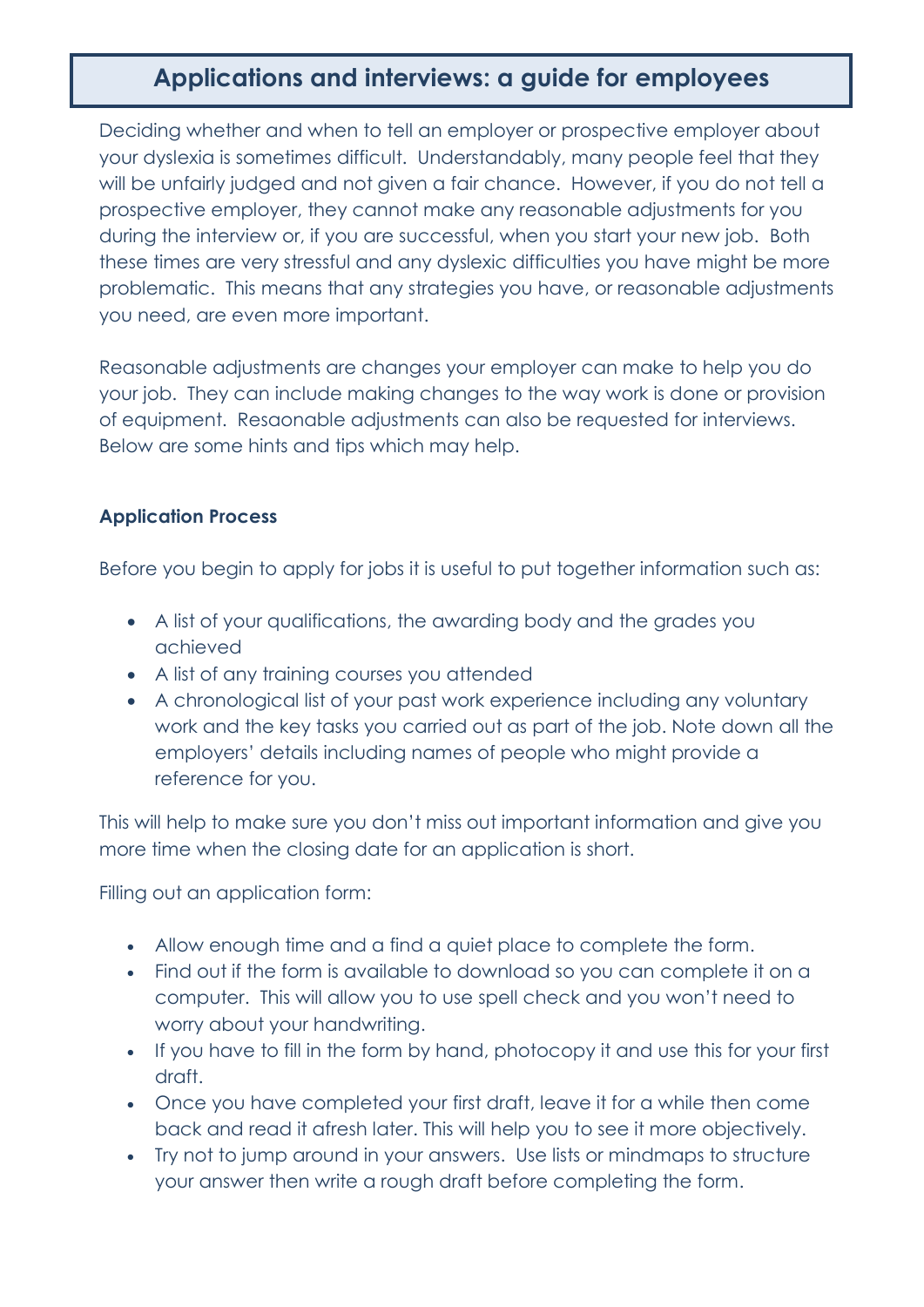- Ask someone to read your answers over for you, and to read them aloud to you. This way both you and they can spot any errors.
- Make sure you complete all of the form and that you sign it.

# **Questions about your health or disability**

It is up to you whether or not you declare that you are dyslexic. However, it is in your best interest to be truthful on an application form.

An employer isn't normally allowed to ask you questions about your health or disability before they offer you a job. They can only ask you about this for very specific reasons, for example:

- if they are using '[positive action](https://www.gov.uk/recruitment-disabled-people/encouraging-applications)' to recruit a disabled person, for example under the 'Positive about Disabled People' scheme (also known as the 'two tick' scheme - see logo below)
- to decide whether you can do something that is an essential part of the job
- to make 'reasonable adjustments', for example if you need a large print version of a test

The 'Positive about Disabled People' scheme means that all candidates who consider themselves to be disabled under the Equality Act 2010 are invited to interview. Candidates still have to demonstrate on their application form that they meet the minimum requirements for the post.

## **The interview Process - before the interview**

- Confirm your attendance at the interview if this has been requested and ask for any equipment you might need, for example a projector to do a presentation.
- Make a tick list of what you need to do and what you need to take with you on the day then work through it.
- If you need reasonable adjustments at the interview, whether or not you have said that you are dyslexic, think about what these will be so there is time for them to be put into place. Only ask for the things you need.
- Decide what you will wear and make sure it is ready so there are no last minute panics.
- Check out the location, how to get there and how long it will take. Use Google Maps to see how long travel time will take and Google Earth to see what the building looks like. Plan for extra time so you arrive in plenty of time.

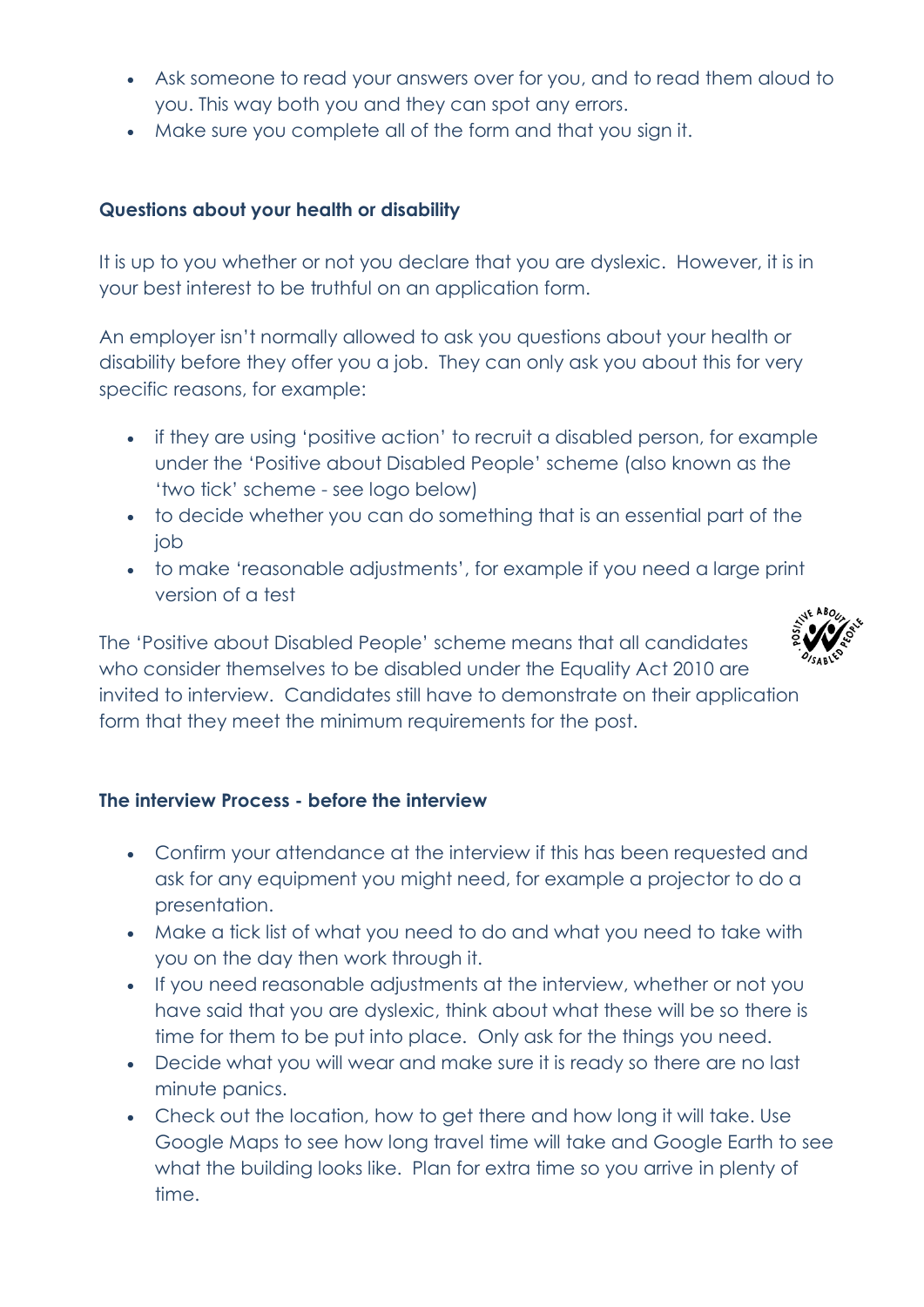#### **Interview Preparation**

- Think about the type of questions that might be asked and how you would answer them.
- Make prompt cards or notes to take in with you so you can refer to them if you panic. Highlight key points and keep them simple so you can find the relevant bits of information easily.
- If you have to prepare a presentation, structure it using mindmaps or lists. Keep to the subject you have been asked to talk about and don't go off on a tangent. Practise and time yourself.
- If your presentation is electronic, take some paper copies this way you know you have a backup if something goes wrong with the equipment
- If you have to do a proficiency task, for example using a particular type of software, practise each day so you are confident using it by the time the interview comes.

## **Talking about your dyslexia**

If you have told your potential employer that you are dyslexic, or if you intend to do this at the interview, you need to be prepared to talk about it.

It is useful to think about what areas of the job might require reasonable adjustments and what they might be. This way you are not just saying that you have a difficulty, but you are offering a solution.

It might also be useful to provide them with a simple information sheet about dyslexia and a source of further information such as the Dyslexia Scotland Employers' guides and the details of Dyslexia Scotland's website.

Access to Work can help to pay for disabled people to get support in the workplace so it might also be worth telling your prospective employer to look into this.

#### **Reasonable adjustments in an interview**

Under the increased pressure of an interview situation, dyslexic difficulties can become more problematic. Taking time to process questions, organising your thoughts and structuring answers while still retaining all parts of the question can cause some people difficulties.